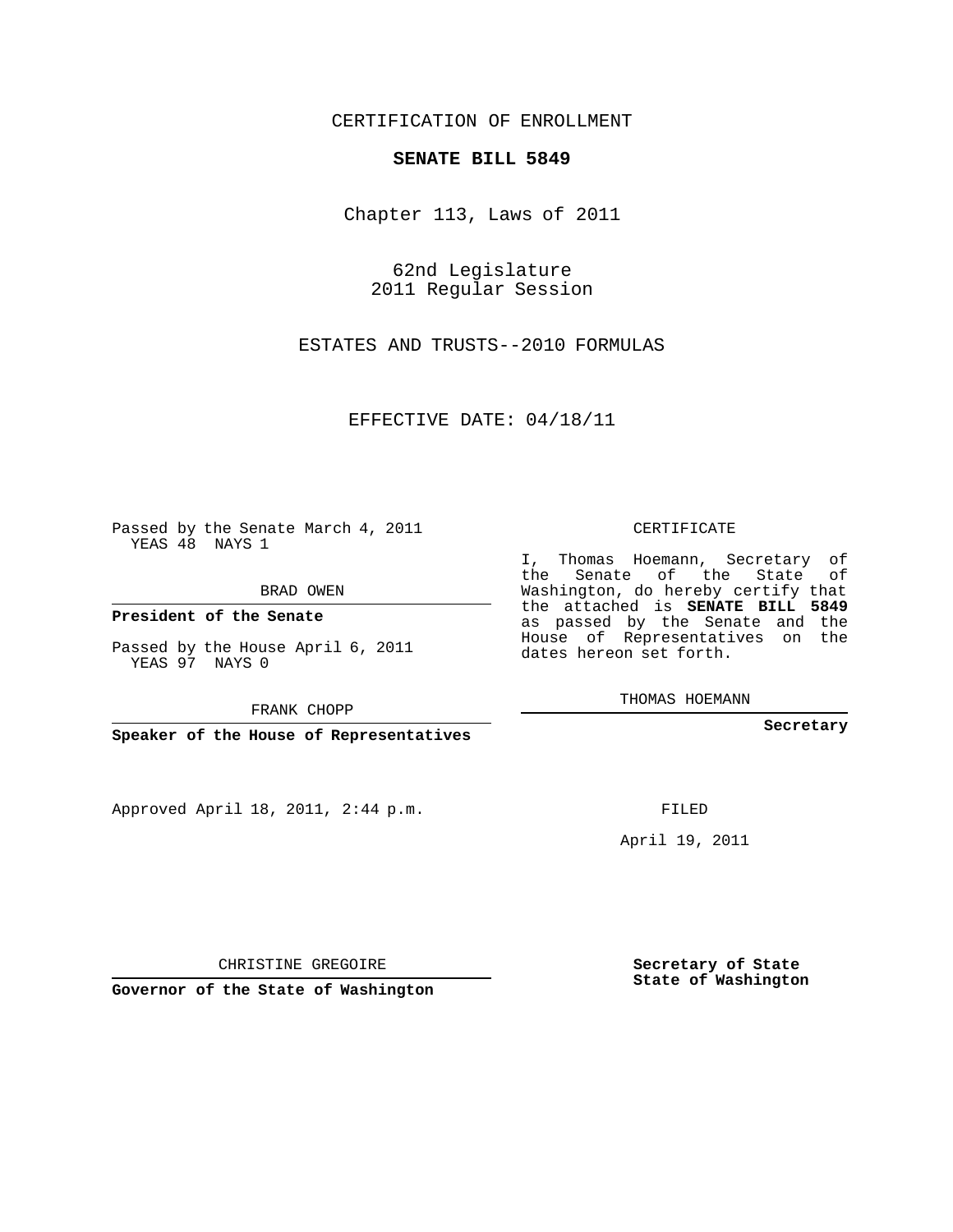## **SENATE BILL 5849** \_\_\_\_\_\_\_\_\_\_\_\_\_\_\_\_\_\_\_\_\_\_\_\_\_\_\_\_\_\_\_\_\_\_\_\_\_\_\_\_\_\_\_\_\_

\_\_\_\_\_\_\_\_\_\_\_\_\_\_\_\_\_\_\_\_\_\_\_\_\_\_\_\_\_\_\_\_\_\_\_\_\_\_\_\_\_\_\_\_\_

Passed Legislature - 2011 Regular Session

**State of Washington 62nd Legislature 2011 Regular Session By** Senators Prentice and Parlette

Read first time 02/22/11. Referred to Committee on Judiciary.

1 AN ACT Relating to estates and trusts; amending RCW 11.108.090 and 11.86.031; creating new sections; and declaring an emergency.

BE IT ENACTED BY THE LEGISLATURE OF THE STATE OF WASHINGTON:

 NEW SECTION. **Sec. 1.** On December 17, 2010, the federal tax relief, unemployment insurance reauthorization, and job creation act of 2010, House Resolution No. 4853, P.L. 111-312, was enacted into law. Federal House Resolution No. 4853 amended the federal gift, estate, and generation-skipping transfer taxes by retroactively reinstating those taxes to January 1, 2010, with an increased applicable exemption amount per taxpayer of five million dollars. House Resolution No. 4853 also extended the time for making certain qualified disclaimers. In light of these changes in federal law, the legislature finds in order: To carry out the intent of decedents and grantors in the construction of wills, trusts, and other dispositive instruments; to continue the uniformity of the Washington disclaimer law with federal law; and to promote judicial economy in the administration of trusts and estates, it is necessary to amend certain time limitations and to clarify procedures to construe certain formula clauses that refer to federal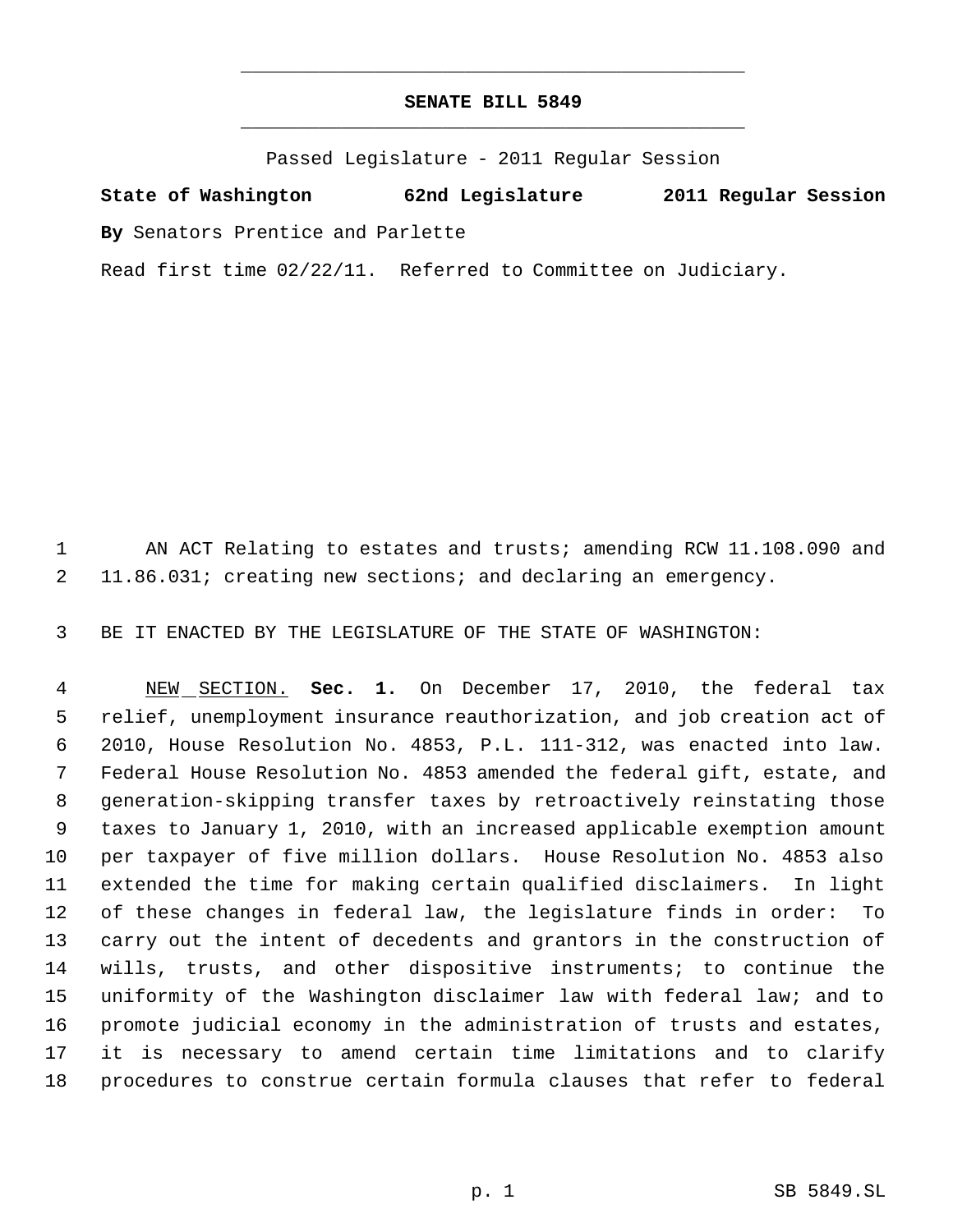estate, gift, and generation-skipping transfer tax rules applicable to estates of decedents dying after December 31, 2009, and prior to December 18, 2010.

 **Sec. 2.** RCW 11.108.090 and 2010 c 11 s 3 are each amended to read as follows:

 The personal representative, trustee, or any affected beneficiary under a will or trust may bring a proceeding under the trust and estate dispute resolution act in chapter 11.96A RCW, to determine whether the 9 decedent intended that the references<sub>1</sub> presumptions, or rules of construction under RCW 11.108.080 be construed with respect to the 11 federal law as it existed after December 31, 2009, including but not 12 limited to the amendments made to federal law by the federal tax relief, unemployment insurance reauthorization, and job creation act of 2010, federal House Resolution No. 4853, P.L. 111-312. In making such 15 determinations, extrinsic evidence may be considered, whether or not 16 the governing instrument is found to be ambiguous, including but not 17 limited to, information provided by the decedent to the decedent's 18 attorney or personal representative. Such a proceeding must be 19 commenced ((within twelve months)) not later than two years following the death of the testator or grantor, and not thereafter.

 **Sec. 3.** RCW 11.86.031 and 1995 c 292 s 4 are each amended to read as follows:

- 23 (1) The disclaimer ((shall)) must:
- (a) Be in writing;
- (b) Be signed by the disclaimant;
- (c) Identify the interest to be disclaimed; and
- (d) State the disclaimer and the extent thereof.

28 (2) The disclaimer ((shall)) must be delivered or mailed as provided in subsection (3) of this section at any time after the creation of the interest, but in all events by nine months after the latest of:

(a) The date the beneficiary attains the age of twenty-one years;

33 (b) The date of the transfer;  $((\theta \cdot \mathbf{r}))$ 

 (c) The date that the beneficiary is finally ascertained and the 35 beneficiary's interest is indefeasibly vested; or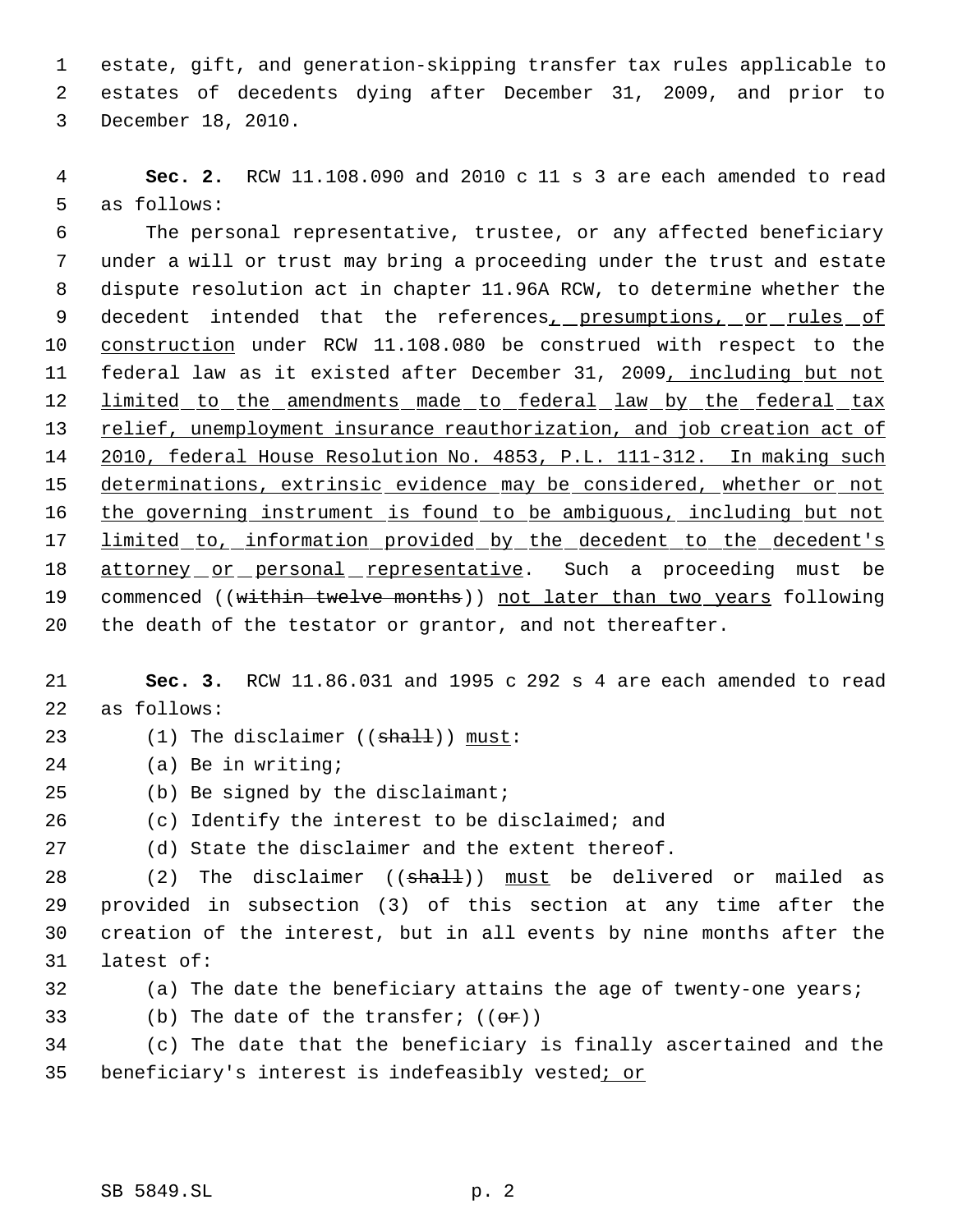(d) December 17, 2010, if the date of the transfer is the date of 2 the death of the creator of the interest and the creator dies after December 31, 2009, and before December 18, 2010.

 (3) The disclaimer shall be mailed by first-class mail, or otherwise delivered, to the creator of the interest, the creator's legal representative, or the holder of the legal title to the property to which the interest relates or, if the creator is dead and there is no legal representative or holder of legal title, to the person having possession of the property.

 (4) If the date of the transfer is the date of the death of the creator of the interest, a copy of the disclaimer may be filed with the clerk of the probate court in which the estate of the creator is, or has been, administered, or, if no probate administration has been commenced, then with the clerk of the court of any county provided by law as the place for probate administration of such person, where it shall be indexed under the name of the decedent in the probate index upon the payment of a fee established under RCW 36.18.016.

 (5) The disclaimer of an interest in real property may be recorded, but shall constitute notice to all persons only from and after the date of recording. If recorded, a copy of the disclaimer shall be recorded in the office of the auditor in the county or counties where the real property is situated.

 NEW SECTION. **Sec. 4.** The provisions of this act are effective retroactive to December 31, 2009, and apply to estates of decedents dying after December 31, 2009, and prior to December 18, 2010. Returns and payments for estate tax imposed under chapter 83.100 RCW will continue to be due and owing as provided in chapter 83.100 RCW and nothing in this act is intended to affect the application of that chapter to any taxpayer.

 NEW SECTION. **Sec. 5.** This act is remedial in nature and must be applied and construed liberally in order to carry out its intent.

 NEW SECTION. **Sec. 6.** If any provision of this act or its application to any person or circumstance is held invalid, the remainder of the act or the application of the provision to other persons or circumstances is not affected.